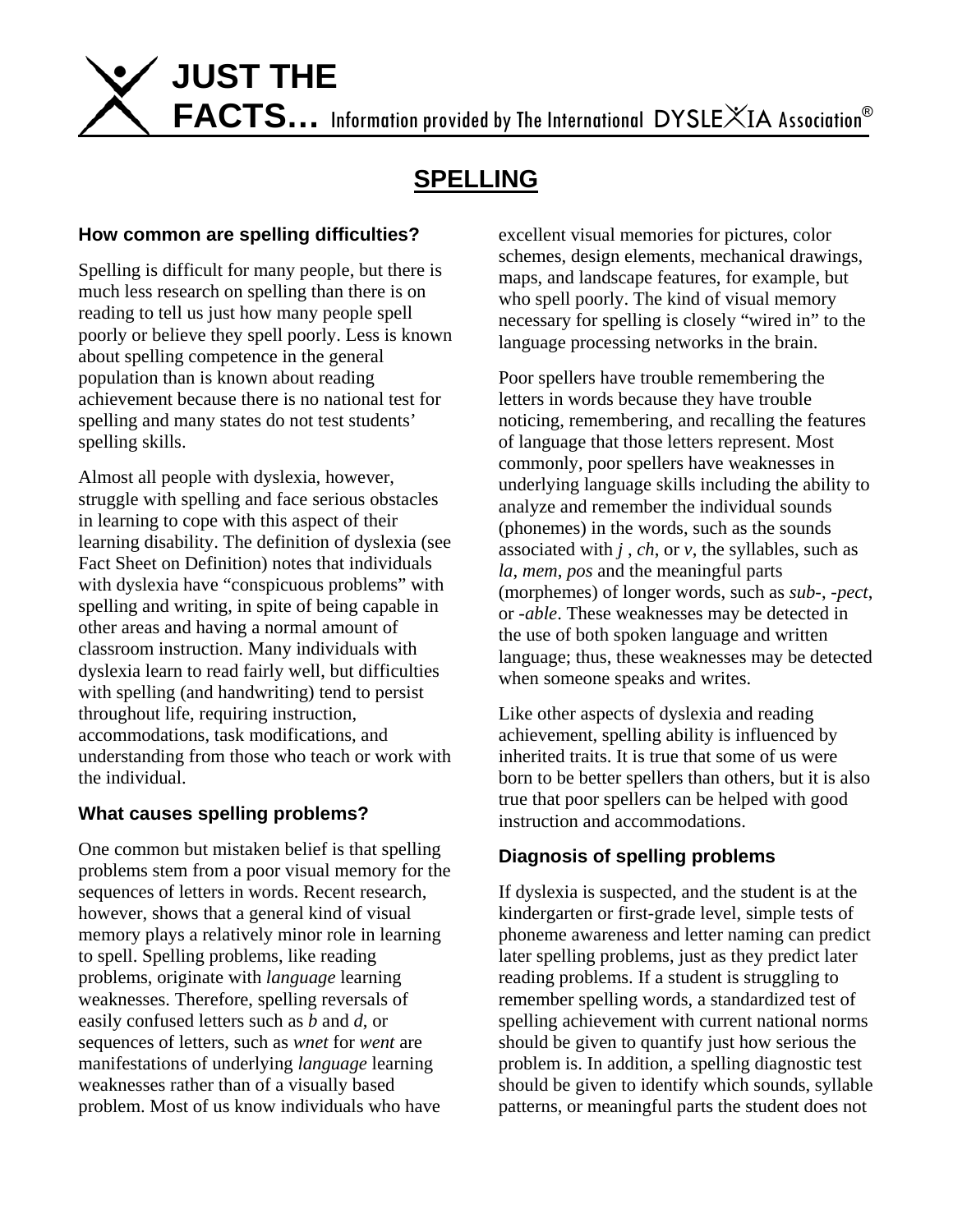understand or remember. A spelling diagnostic test, such as a developmental spelling inventory, will tell a teacher exactly which consonant, vowel, syllable, and word spellings the student must be taught. Third, the student should be tested on his or her knowledge of the most commonly used words in English that are necessary for writing, as these, too, should be emphasized in instruction.

# **How do children learn to spell?**

Children gradually develop insights into how words are represented with letters in preschool, kindergarten, and first grade. This process moves ahead much more quickly (and successfully) if instruction in sounds and letters is systematic, explicit, and structured. Spelling of whole words is facilitated when the child understands that words are made up of separate speech sounds and that letters represent those sounds. As knowledge of that principle increases, children also notice patterns in the way letters are used, and they notice recurring sequences of letters that form syllables, word endings, word roots, prefixes, and suffixes. Memories for whole words are formed much faster and recalled much more easily when children have a sense of language structure and receive ample practice writing the words.

*Inventive spelling* or spelling words the way they sound is common in preschool and kindergarten children and is a desirable step in understanding how we use letters to spell. However, inventive spelling is not sufficient for students to learn all of the conventions and patterns of Standard English writing. Encouraging students, beyond the beginning of first grade, to invent their spellings or to ignore correct spelling is not constructive.

#### **Is the English spelling system predictable or unpredictable?**

The English spelling system is not crazy or unpredictable. It can be taught as a system that makes sense. Nearly 50% of English words are predictable based on sound-letter

correspondences alone (e.g., slap, pitch, boy). An additional 37% of the more common words are almost predictable except for one sound (e.g., knit and boat). Other information, such as the language from which a word came (e.g., Old English, Latin, Greek, or French) and word meaning, also helps explain the spellings of words. Only 4% of English words are truly irregular and may have to be learned through whole word methods, such as tracing and saying the letters while the word is being memorized. Thus, it is possible to approach spelling instruction with confidence that the system by and large makes sense—an encouraging observation for students who have great difficulty forming memories for words.

# **What are the implications for teaching?**

Spelling instruction that explores word structure, word origin, and word meaning is the most effective, even though students with dyslexia may still struggle with word recall. Emphasizing memorization by asking students to close their eyes and imagine the words, or asking them to write words multiple times until they "stick" are only useful after students are helped to understand why a word is spelled the way it is. Students who have learned the connections between speech sounds and written symbols, who perceive the recurring letter patterns in English syllables, and who know about meaningful word parts are better at remembering whole words.

Classroom spelling programs should be organized to teach a progression of regular spelling patterns. After first grade, spelling instruction should follow and complement decoding instruction for reading. Children should be able to read the words in their spelling lesson; most learners can read many more words than they can spell.

Understanding correspondences between sounds and letters comes first. For example, before spelling a word, students can orally take the sounds of the word apart. Then, they can recall the letters that spell those sounds. Next, patterns such as the six basic syllable types of English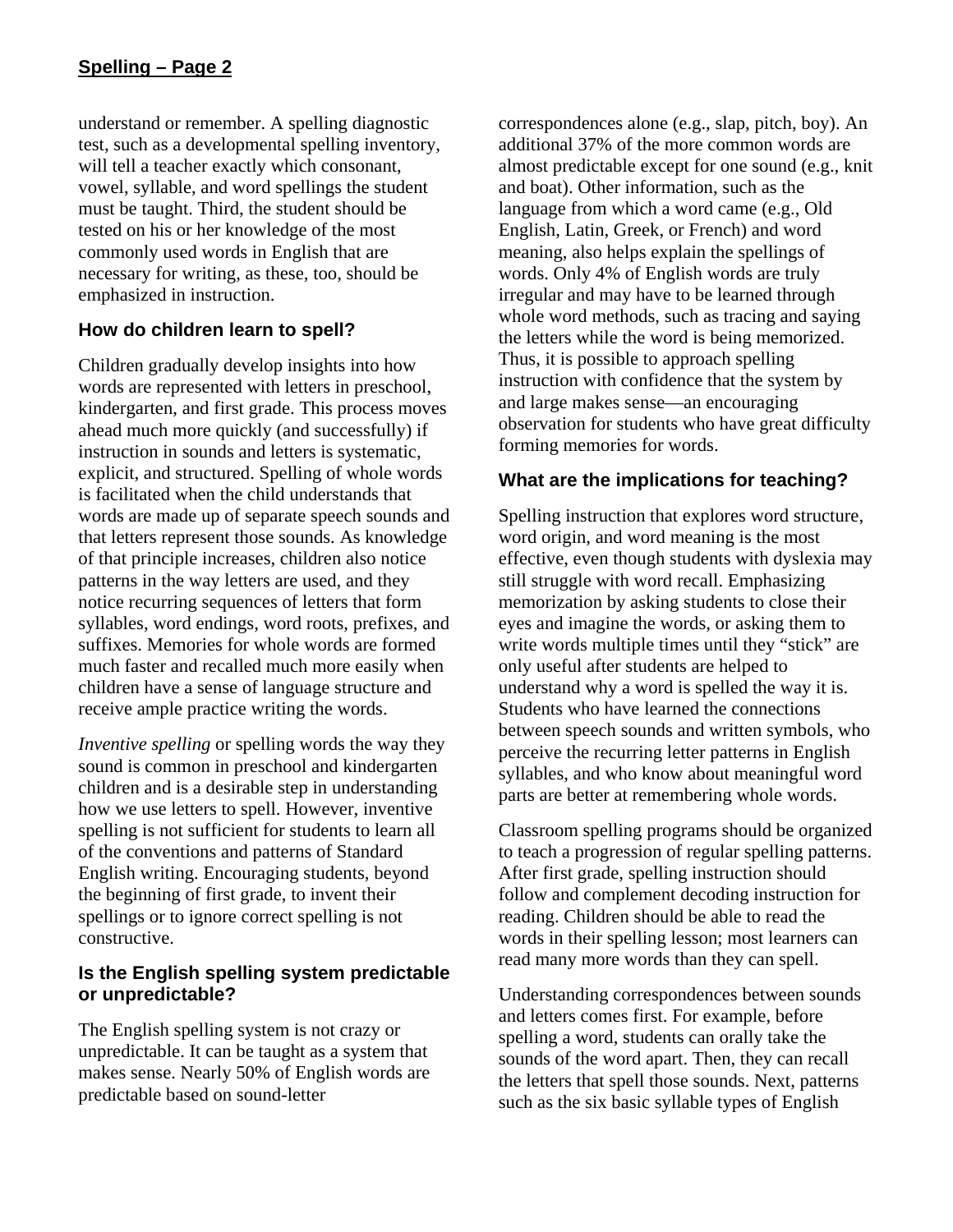should be taught because they represent vowel sounds in predictable ways. Third, students should be taught a few basic rules for adding endings to words, such as when letters should be doubled, when *y* is changed to *i*, and when the silent *e* is dropped.

A few irregular words should be practiced daily (e.g., come, they, their, who). Tracing and saying the letters, building the words with letter tiles, copying and writing in sentences, all help build memories for irregular words. Students may be able to handle only a few new words at a time, and they may need many opportunities to write words accurately and with supervision before they can remember them. As words are learned, exercises to build fluency, such as word and sentence dictations, are helpful. Having students keep a list of their own particular "spelling demons" for reference supports the development of proofreading ability and aids mastery of the spelling of those challenging words.

It is important that students learn to spell words for writing and not just for spelling tests. Transfer to spelling in everyday writing is essential. It helps if the student is taught to use a proofreading procedure that involves checking for one element at a time, such as punctuation, capitalization, spelling, sentence structure, and organization.

Computer spellcheckers are not helpful unless the student has already achieved basic spelling skill, at about a fifth-grade level, and unless the student receives other proofreading help. Spellcheckers do not identify all errors.

Important accommodations and task modifications for dyslexic students include the following:

- grading written work primarily on content,
- writing correct spellings over incorrect ones and limiting rewrites to a reasonable amount,
- providing proofreading assistance,
- encouraging students to dictate their thoughts before writing and giving them the spellings of key content words to use in writing,
- allowing students in intermediate grades and higher to type exams and papers or to use a voice-translation device on a computer,
- encouraging students to hand in early drafts of research papers and essays to allow for revision before grading.

*The International Dyslexia Association (IDA) thanks Louisa Cook Moats, Ed.D., for her assistance in the preparation of this fact sheet.*

# **References**

- Berninger, V. W., Vaughn, K., Abbot, R. D., Brooks, A., Begay, K., Curtin, G., Byrd, K., & Graham, S. (2000). Language-based spelling instruction: Teaching children to make multiple connections between spoken and written words. *Learning Disability Quarterly*, *23*, 117–135.
- Carreker, S. (2011). Teaching spelling. In J. R. Birsh (Ed.), *Multisensory teaching of basic language skills* (3<sup>rd</sup> ed.) (pp. 225-292). Baltimore: Paul H. Brookes.
- Cassar, M., Treiman, R., Moats, L. C., Pollo, T. C., & Kessler, B. (2005). How do the spellings of children with dyslexia compare with those of nondyslexic children? *Reading and Writing: An Interdisciplinary Journal, 18*, 27–49.
- Ehri, L. C. (2000). Learning to read and learning to spell: Two sides of a coin. *Topics in Learning Disorders, 20*, 19–49.